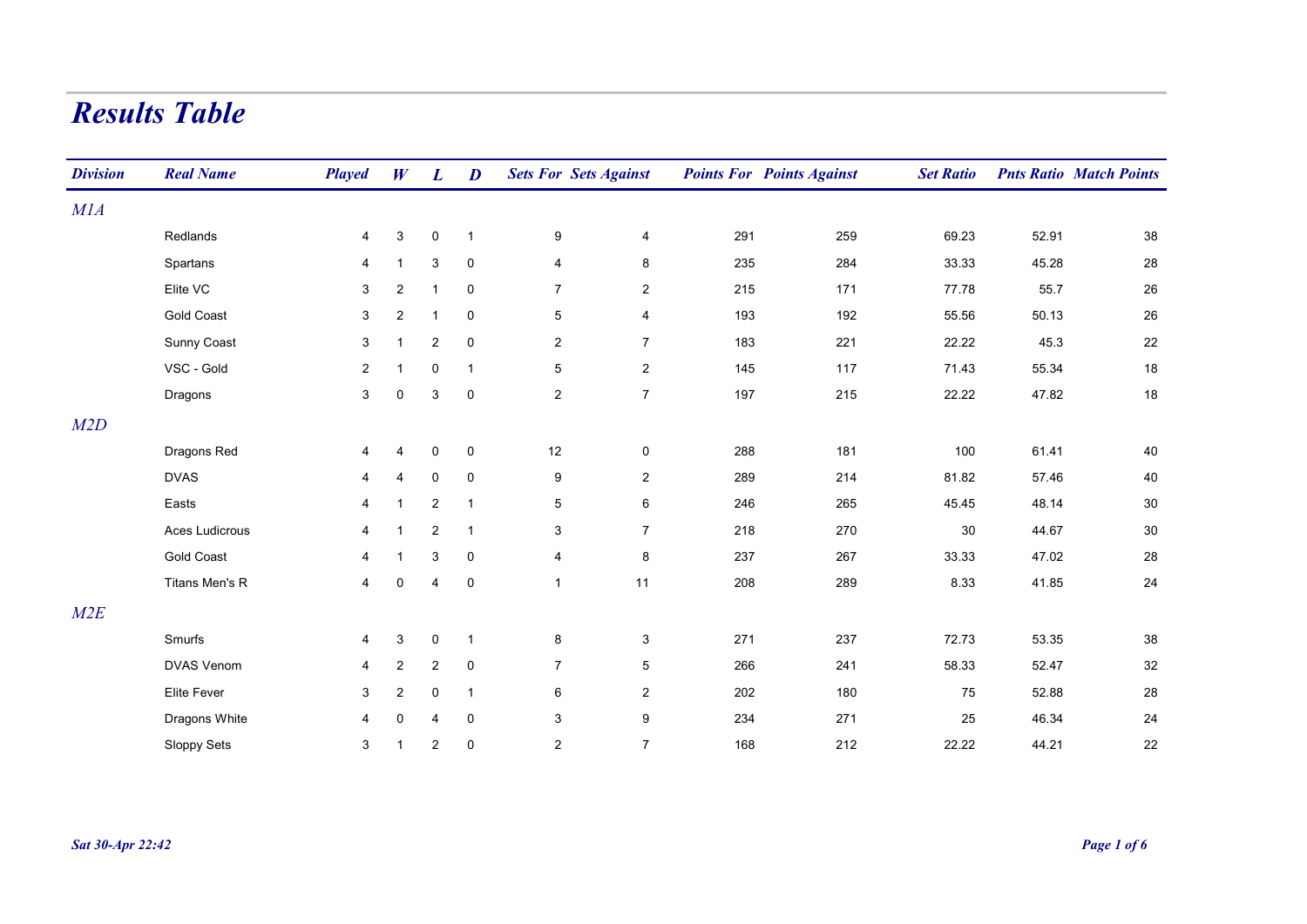| <b>Division</b> | <b>Real Name</b>         | <b>Played</b>  | W              | L                         | $\boldsymbol{D}$ | <b>Sets For Sets Against</b> |                           |     | <b>Points For Points Against</b> | <b>Set Ratio</b> |       | <b>Pnts Ratio Match Points</b> |
|-----------------|--------------------------|----------------|----------------|---------------------------|------------------|------------------------------|---------------------------|-----|----------------------------------|------------------|-------|--------------------------------|
| M2F             |                          |                |                |                           |                  |                              |                           |     |                                  |                  |       |                                |
|                 | Aces Plaid               | 3              | 3              | $\pmb{0}$                 | $\pmb{0}$        | $\overline{7}$               | $\overline{2}$            | 210 | 167                              | 77.78            | 55.7  | 30                             |
|                 | APG                      | 4              | $\mathbf{1}$   | $\boldsymbol{2}$          | $\mathbf{1}$     | 4                            | $\overline{7}$            | 238 | 257                              | 36.36            | 48.08 | 30                             |
|                 | Wolves                   | 3              | $\overline{c}$ | $\mathbf{1}$              | 0                | $\overline{7}$               | $\overline{2}$            | 208 | 178                              | 77.78            | 53.89 | 26                             |
|                 | Dragons Black            | 3              | $\mathbf 1$    | $\mathbf{1}$              | $\mathbf{1}$     | $\mathfrak{S}$               | $\,$ 5 $\,$               | 187 | 197                              | 37.5             | 48.7  | 24                             |
|                 | <b>Gladstone Thunder</b> | 3              | $\mathbf 0$    | $\ensuremath{\mathsf{3}}$ | $\mathbf 0$      | $\overline{c}$               | $\overline{7}$            | 169 | 213                              | 22.22            | 44.24 | 18                             |
| M2G             |                          |                |                |                           |                  |                              |                           |     |                                  |                  |       |                                |
|                 | Smash Bros               | 3              | $\sqrt{3}$     | $\mathsf 0$               | $\pmb{0}$        | $\boldsymbol{7}$             | $\overline{2}$            | 211 | 169                              | 77.78            | 55.53 | $30\,$                         |
|                 | Spikers Hedgehogs        | $\mathsf 3$    | $\mathbf{1}$   | $\mathbf{1}$              | $\mathbf{1}$     | 4                            | $\overline{4}$            | 189 | 163                              | 50               | 53.69 | 24                             |
|                 | <b>Brisbane Heats</b>    | 3              | $\overline{1}$ | $\mathbf{1}$              | $\mathbf{1}$     | 5                            | 3                         | 190 | 185                              | 62.5             | 50.67 | 24                             |
|                 | <b>USQ Firehawks</b>     | 3              | $\mathbf{1}$   | $\overline{2}$            | $\mathbf 0$      | $\overline{2}$               | 6                         | 179 | 211                              | 25               | 45.9  | 22                             |
|                 | Sunny Coast Boys         | $\overline{c}$ | $\pmb{0}$      | $\boldsymbol{2}$          | $\pmb{0}$        | $\mathbf{1}$                 | $\overline{\mathbf{4}}$   | 100 | 141                              | 20               | 41.49 | 12                             |
| M3A             |                          |                |                |                           |                  |                              |                           |     |                                  |                  |       |                                |
|                 | Bundaberg                | 4              | 4              | $\pmb{0}$                 | $\pmb{0}$        | 10                           | $\overline{a}$            | 274 | 207                              | 83.33            | 56.96 | 40                             |
|                 | Dragons Red              | 4              | 3              | $\mathbf{1}$              | $\mathbf 0$      | 9                            | 3                         | 274 | 219                              | 75               | 55.58 | 36                             |
|                 | Strife                   | 4              | $\mathbf{1}$   | $\boldsymbol{2}$          | $\mathbf{1}$     | $\overline{5}$               | 6                         | 244 | 239                              | 45.45            | 50.52 | $30\,$                         |
|                 | <b>Spikers Seagulls</b>  | 4              | $\mathbf{1}$   | $\boldsymbol{2}$          | $\mathbf{1}$     | $\sqrt{5}$                   | 6                         | 232 | 254                              | 45.45            | 47.74 | 30                             |
|                 | <b>USQ Firehawks</b>     | 4              | $\pmb{0}$      | 4                         | $\mathbf 0$      | $\mathsf{O}\xspace$          | 12                        | 196 | 301                              | 0                | 39.44 | 24                             |
| M3B             |                          |                |                |                           |                  |                              |                           |     |                                  |                  |       |                                |
|                 | Wolves                   | 4              | 4              | $\pmb{0}$                 | $\pmb{0}$        | 8                            | $\ensuremath{\mathsf{3}}$ | 259 | 225                              | 72.73            | 53.51 | 40                             |
|                 | <b>Stingers</b>          | 4              | $\sqrt{2}$     | $\mathbf{1}$              | $\mathbf{1}$     | 8                            | 3                         | 262 | 202                              | 72.73            | 56.47 | 34                             |
|                 | Jiggy Fishers            | 4              | $\overline{c}$ | $\mathbf{1}$              | $\mathbf{1}$     | $\sqrt{5}$                   | 4                         | 253 | 230                              | 55.56            | 52.38 | 34                             |
|                 | Morayfield Vball         | 4              | $\mathbf{1}$   | $\ensuremath{\mathsf{3}}$ | $\pmb{0}$        | $\overline{\mathbf{4}}$      | $\bf 8$                   | 219 | 258                              | 33.33            | 45.91 | $28\,$                         |
|                 | Dragons Black            | 4              | 0              | 4                         | $\mathbf 0$      | $\overline{2}$               | 9                         | 203 | 281                              | 18.18            | 41.94 | 24                             |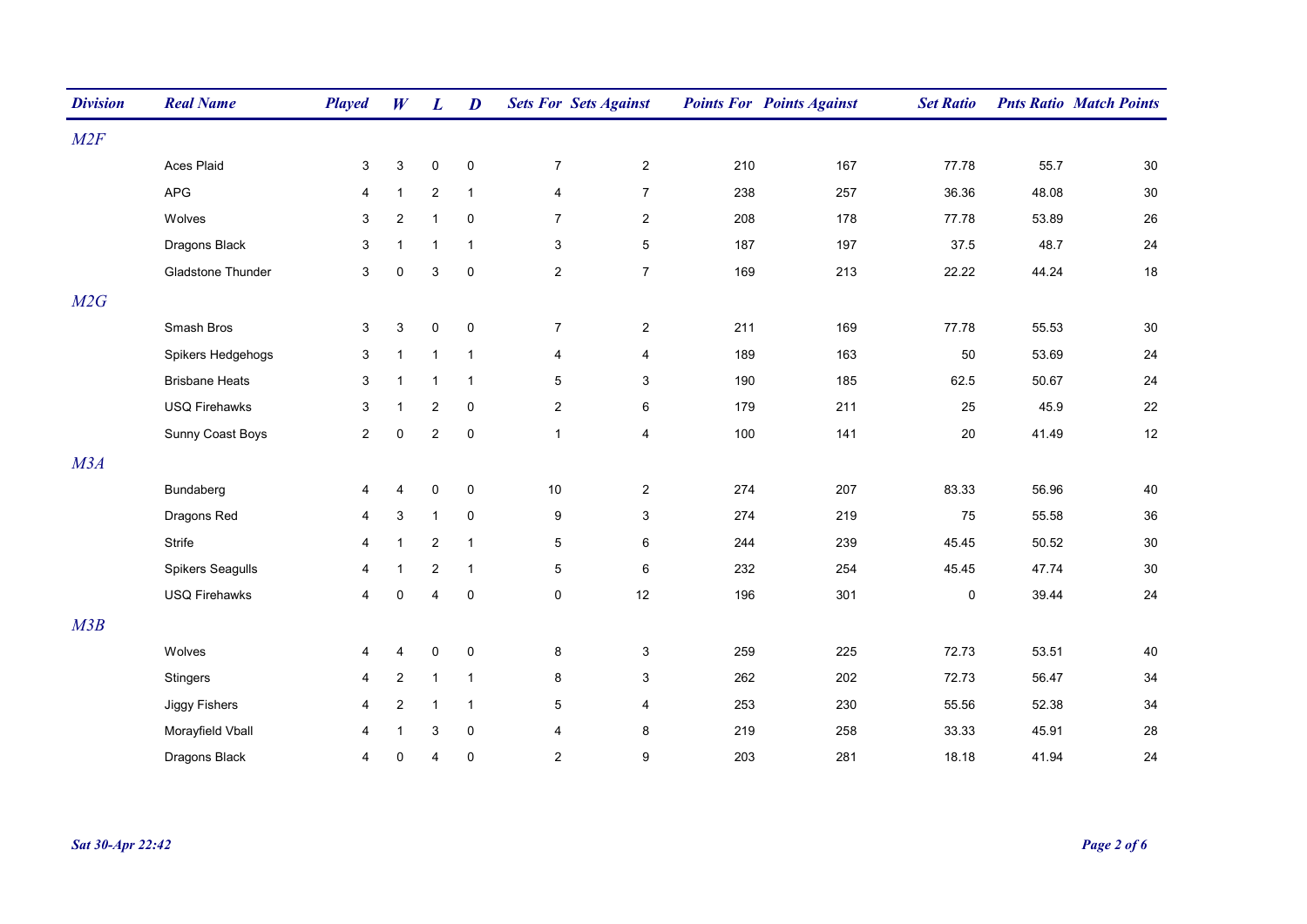| <b>Division</b> | <b>Real Name</b>   | <b>Played</b>  | W              | L                       | D              |                         | <b>Sets For Sets Against</b> |     | <b>Points For Points Against</b> | <b>Set Ratio</b> |       | <b>Pnts Ratio Match Points</b> |
|-----------------|--------------------|----------------|----------------|-------------------------|----------------|-------------------------|------------------------------|-----|----------------------------------|------------------|-------|--------------------------------|
| MIA             |                    |                |                |                         |                |                         |                              |     |                                  |                  |       |                                |
|                 | Titans U17B1       | 4              | 4              | $\pmb{0}$               | $\mathsf 0$    | 11                      | $\mathbf{1}$                 | 288 | 218                              | 91.67            | 56.92 | 40                             |
|                 | Dragons Black      | $\overline{4}$ | $\overline{2}$ | $\mathbf{1}$            | $\overline{1}$ | $\overline{5}$          | 5                            | 237 | 245                              | 50               | 49.17 | 34                             |
|                 | Dragons Red        | 4              | $\overline{1}$ | $\overline{2}$          | $\overline{1}$ | 6                       | 5                            | 254 | 235                              | 54.55            | 51.94 | $30\,$                         |
|                 | Titans U17B2       | 4              | $\overline{1}$ | 3                       | $\mathbf 0$    | $\overline{c}$          | 9                            | 231 | 270                              | 18.18            | 46.11 | 28                             |
|                 | Easts Black        | 4              | $\overline{1}$ | 3                       | $\mathsf 0$    | $\overline{\mathbf{4}}$ | 8                            | 233 | 275                              | 33.33            | 45.87 | 28                             |
| MIB             |                    |                |                |                         |                |                         |                              |     |                                  |                  |       |                                |
|                 | Easts Orange       | 3              | 3              | $\mathbf 0$             | $\mathsf 0$    | 8                       | $\mathbf{1}$                 | 200 | 129                              | 88.89            | 60.79 | 30                             |
|                 | <b>Easts White</b> | 3              | $\overline{2}$ | $\mathbf{1}$            | $\pmb{0}$      | $\overline{7}$          | $\overline{c}$               | 200 | 136                              | 77.78            | 59.52 | 26                             |
|                 | Titans U17B3       | 3              | $\overline{1}$ | 2                       | $\mathbf 0$    | 3                       | 6                            | 155 | 187                              | 33.33            | 45.32 | 22                             |
|                 | Dragons White      | 3              | $\mathbf 0$    | 3                       | $\mathsf 0$    | $\mathbf 0$             | 9                            | 122 | 225                              | 0                | 35.16 | 18                             |
| MPA             |                    |                |                |                         |                |                         |                              |     |                                  |                  |       |                                |
|                 | Aces Maricas       | $\overline{2}$ | $\overline{2}$ | $\mathbf 0$             | $\mathbf 0$    | $\,$ 5 $\,$             | $\mathbf{1}$                 | 138 | 94                               | 83.33            | 59.48 | 20                             |
|                 | <b>Betas</b>       | $\overline{2}$ | $\overline{c}$ | $\pmb{0}$               | $\mathbf 0$    | 4                       | 1                            | 146 | 114                              | 80               | 56.15 | 20                             |
|                 | Singh Spikers Qld  | $\overline{2}$ | $\overline{2}$ | 0                       | $\mathbf 0$    | $\overline{5}$          | $\mathbf{1}$                 | 151 | 124                              | 83.33            | 54.91 | 20                             |
|                 | <b>DVAS</b>        | $\overline{2}$ | 0              | $\overline{\mathbf{c}}$ | $\pmb{0}$      | $\mathbf{1}$            | 5                            | 128 | 149                              | 16.67            | 46.21 | 12                             |
|                 | Brother's          | $\overline{2}$ | 0              | 2                       | $\mathsf 0$    | $\overline{c}$          | $\overline{\mathbf{4}}$      | 109 | 139                              | 33.33            | 43.95 | 12                             |
|                 | Titans Men's 1     | $\overline{2}$ | 0              | $\overline{\mathbf{c}}$ | $\mathbf 0$    | $\mathbf 0$             | 5                            | 95  | 147                              | $\mathbf 0$      | 39.26 | $12$                           |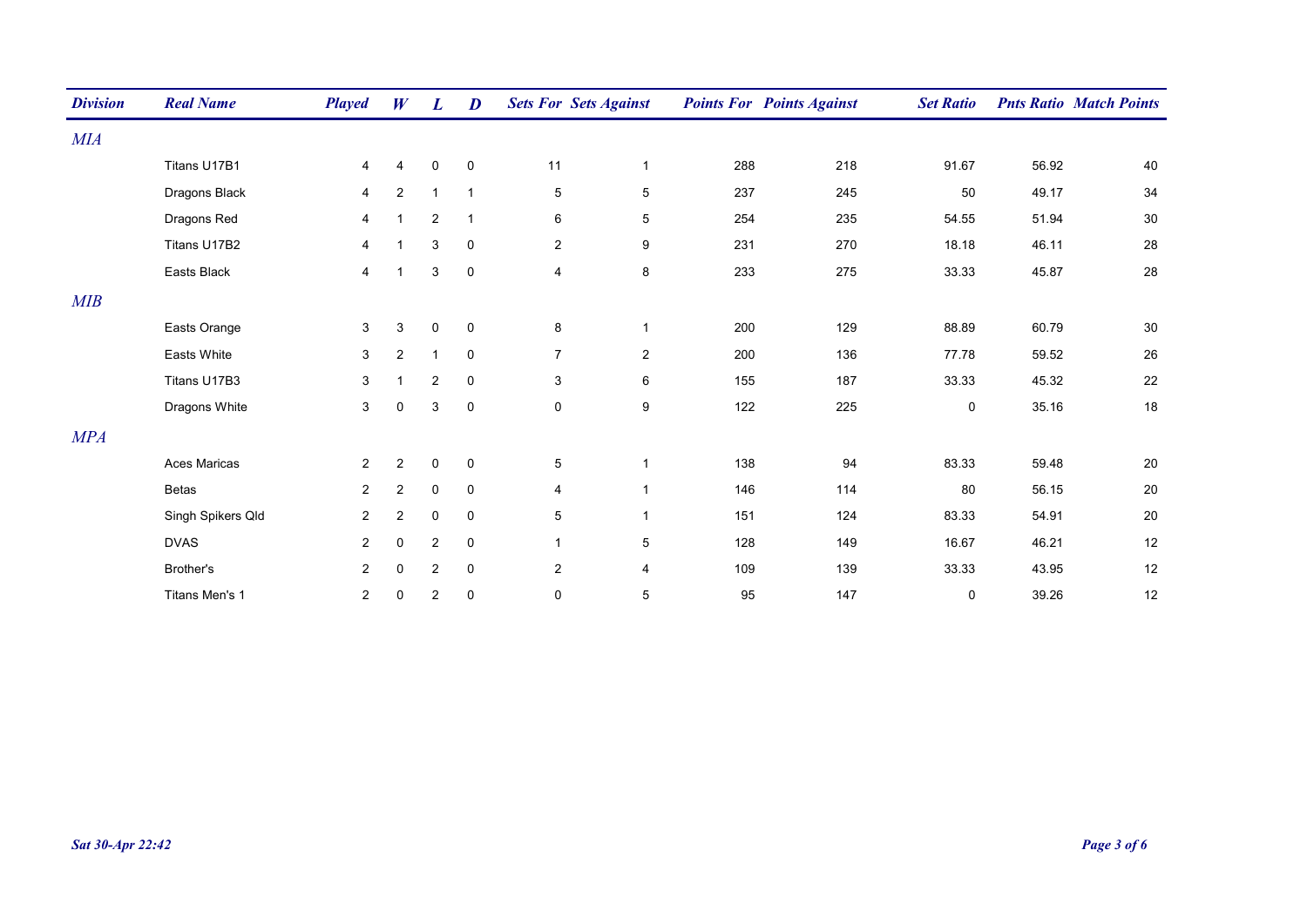| <b>Division</b> | <b>Real Name</b>  | <b>Played</b> | W              | L                       | $\boldsymbol{D}$          | <b>Sets For Sets Against</b> |                     |              | <b>Points For Points Against</b> | <b>Set Ratio</b>    |           | <b>Pnts Ratio Match Points</b> |
|-----------------|-------------------|---------------|----------------|-------------------------|---------------------------|------------------------------|---------------------|--------------|----------------------------------|---------------------|-----------|--------------------------------|
| <b>MSA</b>      |                   |               |                |                         |                           |                              |                     |              |                                  |                     |           |                                |
|                 | Dragons Black     | $\mathbf{1}$  | $\mathbf{1}$   | $\pmb{0}$               | $\pmb{0}$                 | $\mathsf 3$                  | $\mathsf{O}\xspace$ | 75           | $\pmb{0}$                        | 100                 | 100       | 10                             |
|                 | Dragons Red       | $\mathbf{1}$  | $\mathbf{1}$   | 0                       | $\mathbf 0$               | $\ensuremath{\mathsf{3}}$    | 0                   | ${\bf 75}$   | 0                                | 100                 | 100       | $10$                           |
|                 | Elite VC          | $\mathbf{1}$  | $\mathbf{1}$   | 0                       | $\mathbf 0$               | 3                            | 0                   | 75           | 0                                | 100                 | 100       | 10                             |
|                 | Dead Meat         | $\mathbf{1}$  | 0              | $\mathbf{1}$            | $\mathsf 0$               | 0                            | 3                   | $\pmb{0}$    | 75                               | 0                   | $\pmb{0}$ | 6                              |
|                 | Morayfield Vball  | $\mathbf{1}$  | $\mathbf 0$    | $\mathbf{1}$            | $\pmb{0}$                 | 0                            | 3                   | $\pmb{0}$    | 75                               | 0                   | 0         | 6                              |
|                 | Shawn's Orphans   | $\mathbf{1}$  | $\mathbf 0$    | $\mathbf{1}$            | $\mathbf 0$               | 0                            | 3                   | $\mathbf 0$  | 75                               | 0                   | 0         | 6                              |
|                 | GSLC 2            | 0             | $\mathbf 0$    | 0                       | $\pmb{0}$                 | $\pmb{0}$                    | 0                   | $\pmb{0}$    | $\pmb{0}$                        | 0                   | $\pmb{0}$ | $\mathbf 0$                    |
| W1A             |                   |               |                |                         |                           |                              |                     |              |                                  |                     |           |                                |
|                 | Aces Women        | 0             | $\pmb{0}$      | $\pmb{0}$               | $\pmb{0}$                 | 0                            | $\pmb{0}$           | $\pmb{0}$    | $\pmb{0}$                        | $\pmb{0}$           | $\pmb{0}$ | $\mathbf 0$                    |
|                 | <b>Gold Coast</b> | 0             | $\mathbf 0$    | $\mathsf 0$             | $\mathbf 0$               | $\pmb{0}$                    | $\mathsf 0$         | $\mathsf{O}$ | $\pmb{0}$                        | 0                   | $\pmb{0}$ | $\mathbf 0$                    |
|                 | Redlands          | $\mathsf 0$   | $\mathbf 0$    | 0                       | $\mathbf 0$               | $\mathsf{O}\phantom{0}$      | $\mathsf 0$         | 0            | $\mathbf 0$                      | $\mathbf 0$         | $\pmb{0}$ | $\mathbf 0$                    |
|                 | VSC Gold          | 0             | $\mathbf 0$    | 0                       | $\pmb{0}$                 | $\mathsf{O}\xspace$          | $\mathsf{O}\xspace$ | $\mathsf 0$  | $\mathsf 0$                      | $\mathsf{O}\xspace$ | $\pmb{0}$ | $\mathsf 0$                    |
| WIB             |                   |               |                |                         |                           |                              |                     |              |                                  |                     |           |                                |
|                 | Easts             | 0             | $\mathbf 0$    | $\pmb{0}$               | $\pmb{0}$                 | 0                            | $\pmb{0}$           | $\pmb{0}$    | 0                                | $\pmb{0}$           | $\pmb{0}$ | $\mathbf 0$                    |
|                 | Wolves            | 0             | $\mathbf 0$    | 0                       | $\mathbf 0$               | 0                            | 0                   | $\pmb{0}$    | 0                                | 0                   | 0         | $\mathbf 0$                    |
|                 | Sharks            | 0             | 0              | 0                       | $\mathbf 0$               | 0                            | 0                   | 0            | $\mathbf 0$                      | 0                   | $\pmb{0}$ | $\mathbf 0$                    |
|                 | VSC White         | 0             | $\mathbf 0$    | 0                       | $\pmb{0}$                 | $\pmb{0}$                    | $\pmb{0}$           | $\mathsf 0$  | $\pmb{0}$                        | 0                   | $\pmb{0}$ | $\mathbf 0$                    |
| W2D             |                   |               |                |                         |                           |                              |                     |              |                                  |                     |           |                                |
|                 | Aces Quokka       | $\mathbf{3}$  | $\overline{2}$ | $\mathsf 0$             | $\mathbf{1}$              | $\,6\,$                      | $\overline{c}$      | 172          | 140                              | 75                  | 55.13     | $28\,$                         |
|                 | Spikers Pearls    | $\mathbf{3}$  | $\mathbf 0$    | $\mathsf 0$             | $\ensuremath{\mathsf{3}}$ | 3                            | 3                   | 172          | 157                              | 50                  | 52.28     | 24                             |
|                 | Easts Blaze       | $\mathsf 3$   | $\mathbf{1}$   | $\mathbf{1}$            | $\mathbf{1}$              | 4                            | 3                   | 152          | 158                              | 57.14               | 49.03     | 24                             |
|                 | <b>Gold Coast</b> | $\mathsf 3$   | 0              | $\overline{\mathbf{c}}$ | $\mathbf{1}$              | $\mathbf{1}$                 | 6                   | 135          | 176                              | 14.29               | 43.41     | 20                             |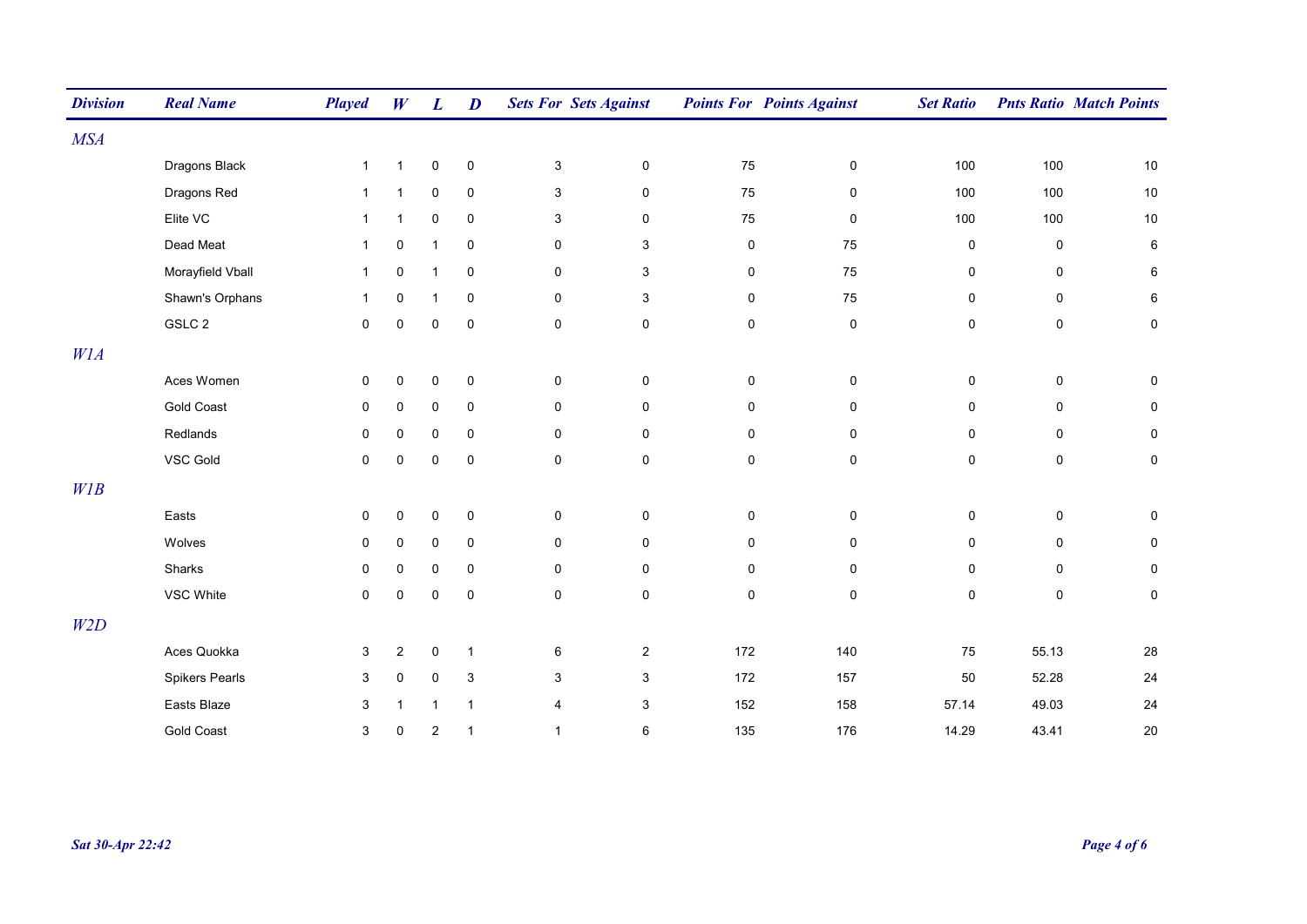| <b>Division</b> | <b>Real Name</b>     | <b>Played</b>  | W              | $\boldsymbol{L}$ | $\boldsymbol{D}$ | <b>Sets For Sets Against</b> |                         |             | <b>Points For Points Against</b> | <b>Set Ratio</b> |             | <b>Pnts Ratio Match Points</b> |
|-----------------|----------------------|----------------|----------------|------------------|------------------|------------------------------|-------------------------|-------------|----------------------------------|------------------|-------------|--------------------------------|
| W2E             |                      |                |                |                  |                  |                              |                         |             |                                  |                  |             |                                |
|                 | <b>USQ Firehawks</b> | 3              | $\mathbf{3}$   | $\pmb{0}$        | $\mathbf 0$      | 6                            | $\overline{2}$          | 184         | 137                              | 75               | 57.32       | $30\,$                         |
|                 | <b>Bandits</b>       | 3              | $\mathbf{1}$   | $\mathbf{1}$     | $\mathbf{1}$     | 3                            | 4                       | 162         | 178                              | 42.86            | 47.65       | 24                             |
|                 | Ausghan              | 3              | $\pmb{0}$      | $\mathbf{1}$     | $\overline{2}$   | $\mathbf 3$                  | $\overline{\mathbf{4}}$ | 156         | 156                              | 42.86            | 50          | 22                             |
|                 | Easts Sangha         | $\mathbf{3}$   | $\mathbf 0$    | $\overline{c}$   | $\mathbf{1}$     | $\mathbf{3}$                 | 5                       | 147         | 178                              | 37.5             | 45.23       | 20                             |
| W2F             |                      |                |                |                  |                  |                              |                         |             |                                  |                  |             |                                |
|                 | <b>Great Tips</b>    | 3              | $\overline{2}$ | $\pmb{0}$        | $\mathbf{1}$     | $\,6\,$                      | $\mathbf{1}$            | 175         | 157                              | 85.71            | 52.71       | 28                             |
|                 | Mana                 | 3              | $\mathbf{1}$   | $\pmb{0}$        | $\overline{2}$   | 4                            | $\overline{c}$          | 191         | 166                              | 66.67            | 53.5        | 26                             |
|                 | Stingers             | 3              | $\mathbf{1}$   | $\sqrt{2}$       | $\mathbf 0$      | $\overline{2}$               | $\overline{\mathbf{4}}$ | 148         | 163                              | 33.33            | 47.59       | 22                             |
|                 | Redlands             | 3              | $\mathbf 0$    | $\overline{c}$   | $\overline{1}$   | $\mathbf{1}$                 | 6                       | 153         | 181                              | 14.29            | 45.81       | 20                             |
| W2G             |                      |                |                |                  |                  |                              |                         |             |                                  |                  |             |                                |
|                 | Polymagix            | $\overline{2}$ | $\overline{2}$ | $\pmb{0}$        | $\mathbf 0$      | $\,6\,$                      | 0                       | 139         | 86                               | 100              | 61.78       | 20                             |
|                 | VSC Blue             | $\overline{2}$ | $\mathbf{1}$   | $\mathbf{1}$     | 0                | $\overline{2}$               | 3                       | 98          | 115                              | 40               | 46.01       | 16                             |
|                 | Elite VC             | $\overline{2}$ | $\pmb{0}$      | $\sqrt{2}$       | $\pmb{0}$        | $\mathsf{O}\xspace$          | $\,$ 5 $\,$             | $90\,$      | 126                              | $\mathbf 0$      | 41.67       | 12                             |
| <b>WIA</b>      |                      |                |                |                  |                  |                              |                         |             |                                  |                  |             |                                |
|                 | Redlands             | $\overline{2}$ | $\overline{c}$ | $\pmb{0}$        | $\mathbf 0$      | $\overline{4}$               | $\overline{2}$          | 121         | 120                              | 66.67            | 50.21       | 20                             |
|                 | Easts Tygra          | $\overline{2}$ | $\mathbf{1}$   | $\pmb{0}$        | $\mathbf{1}$     | 3                            | $\overline{2}$          | 105         | 112                              | 60               | 48.39       | 18                             |
|                 | Redlands 2           | $\overline{a}$ | $\mathbf{1}$   | $\mathbf{1}$     | $\pmb{0}$        | 4                            | $\overline{2}$          | 142         | 113                              | 66.67            | 55.69       | 16                             |
|                 | Easts Varya          | $\overline{c}$ | $\mathbf 0$    | $\mathbf{1}$     | $\mathbf{1}$     | $\mathbf{1}$                 | $\overline{\mathbf{4}}$ | 92          | 125                              | $20\,$           | 42.4        | 14                             |
|                 | Dragons              | $\overline{2}$ | $\mathbf 0$    | $\sqrt{2}$       | 0                | $\overline{2}$               | $\overline{\mathbf{4}}$ | 119         | 109                              | 33.33            | 52.19       | 12                             |
| <b>WJA</b>      |                      |                |                |                  |                  |                              |                         |             |                                  |                  |             |                                |
|                 | Easts Shere Khan     | 0              | $\pmb{0}$      | $\pmb{0}$        | $\pmb{0}$        | $\pmb{0}$                    | $\pmb{0}$               | $\mathbf 0$ | $\pmb{0}$                        | 0                | $\pmb{0}$   | $\pmb{0}$                      |
|                 | Redlands             | 0              | 0              | 0                | $\mathbf 0$      | $\mathbf 0$                  | 0                       | 0           | $\mathbf 0$                      | 0                | $\mathbf 0$ | $\mathsf 0$                    |
|                 | Easts Kumal          | 0              | $\mathbf 0$    | $\pmb{0}$        | $\mathbf 0$      | $\pmb{0}$                    | $\mathsf 0$             | $\mathbf 0$ | $\mathbf 0$                      | 0                | 0           | $\pmb{0}$                      |
|                 | Dragons              | 0              | $\Omega$       | 0                | $\Omega$         | $\mathbf 0$                  | $\Omega$                | $\mathbf 0$ | $\mathbf 0$                      | $\mathbf 0$      | $\mathbf 0$ | $\mathbf 0$                    |